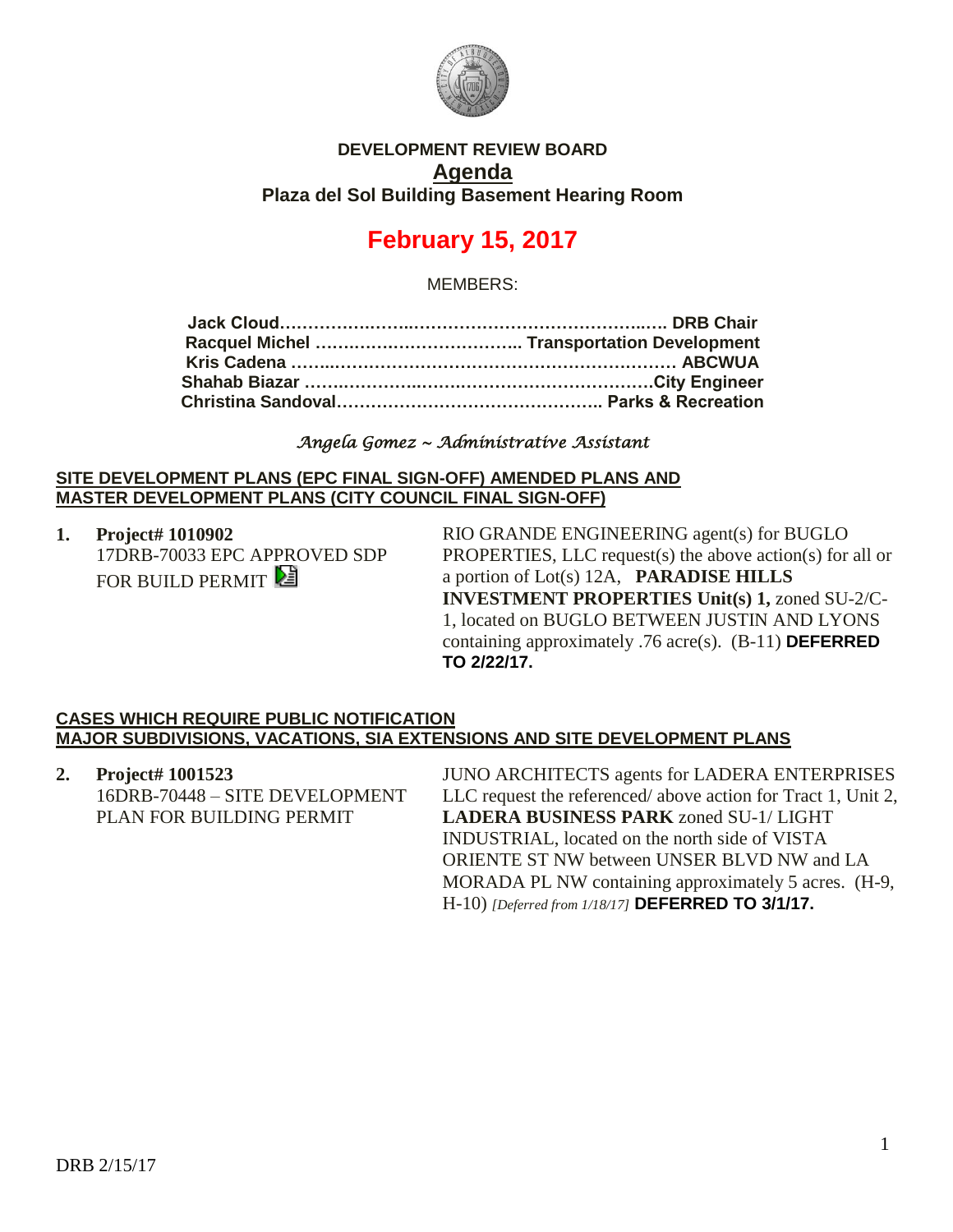**3. Project# 1002632** 17DRB-70026 EXT OF SIA FOR TEMP DEFR SDWK CONST

#### TIERRA WEST LLC agent(s) for FLASH RESOURCES,  $LLC$  request(s) the above action(s) for all or a portion of Lot(s) 1-106, **BOULDERS PHASE III** zoned R-LT, located on UNSER BETWEEN PARADISE AND PASO DEL NORTE containing approximately 18.97 acre(s). (B-10 & 11) **A TWO YEAR EXTENSION TO THE 4-YEAR AGREEMENT FOR THE DEFERRAL OF SIDEWALKS WAS APPROVED.**

**4A)** zoned SU-2/R-LT, located on TIERRA PINTADA WEST OF UNSER NW containing approximately 21.1682 acre(s). (H-9) **THE FINAL PLAT WAS APROVED WITH FINAL SIGN-OFF DELEGATED TO PLANNING FOR AMAFCA SIGNATURE, FLOOD PLANE NOTE, AGIS** 

**DXF AND CITY UTILITIES SIGNATURES.**

**4. Project# 1005029** 17DRB-70029 MAJOR - FINAL PLAT  $APPROVAL}$ ISAACSON AND ARFMAN PA agent(s) for PULTE HOMES request(s) the above action(s) for all or a portion of Tract(s) B OF BULK LAND PLAT OF TRACTS A, B & C, **STORMCLOUD SBD (TBKA STOMECLOUD UNIT** 

**5. Project# 1002202** 17DRB-70027 MINOR - PRELIMINARY/ FINAL PLAT APPROVAL

- HUITT-ZOLLARS, INC. agent(s) for WINROCK PARTNERS, LLC request(s) the above action(s) for all or a portion of Lot(s) A-1-A-1-A-1-A, **WINROCK CENTER ADDITION** zoned SU-3, located on LOUISIANA BLVD NE BETWEEN I-40 AND INDIAN SCHOOL RD NE containing approximately 50.9483 acre(s). (J-19) **INDEFINITELY DEFERRED.**
- **6. Project# 1010999** 17DRB-70030 MINOR - PRELIMINARY/ FINAL PLAT APPROVAL **PE**
- **7. Project# 1011126** 17DRB-70034 MINOR - PRELIMINARY/ FINAL PLAT APPROVAL

SURV-TEK INC agent(s) for SONNY AND LORRAINE OTERO request(s) the above action(s) for all or a portion of Tract(s) C-4-A, **SEVEN BAR RANCH** zoned SU-1, located on NM HWY 528 BETWEEN ELLISON DR NW AND COTTONWOOD DR NW containing approximately 1.99 acre(s). (A-14) **DEFERRED TO 2/22/17.**

COMMUNITY SCIENCES CORP agent(s) for MARK E OWEN request(s) the above action(s) for all or a portion of Lot(s) 11 AND 12, Block(s) 9, **GRANADA HEIGHTS ADDITION** zoned R-1, located on CARLISLE SE BETWEEN LEAD SE AND COAL SE containing approximately .3098 acre(s). (K-16) **DEFERRED TO 2/22/17.**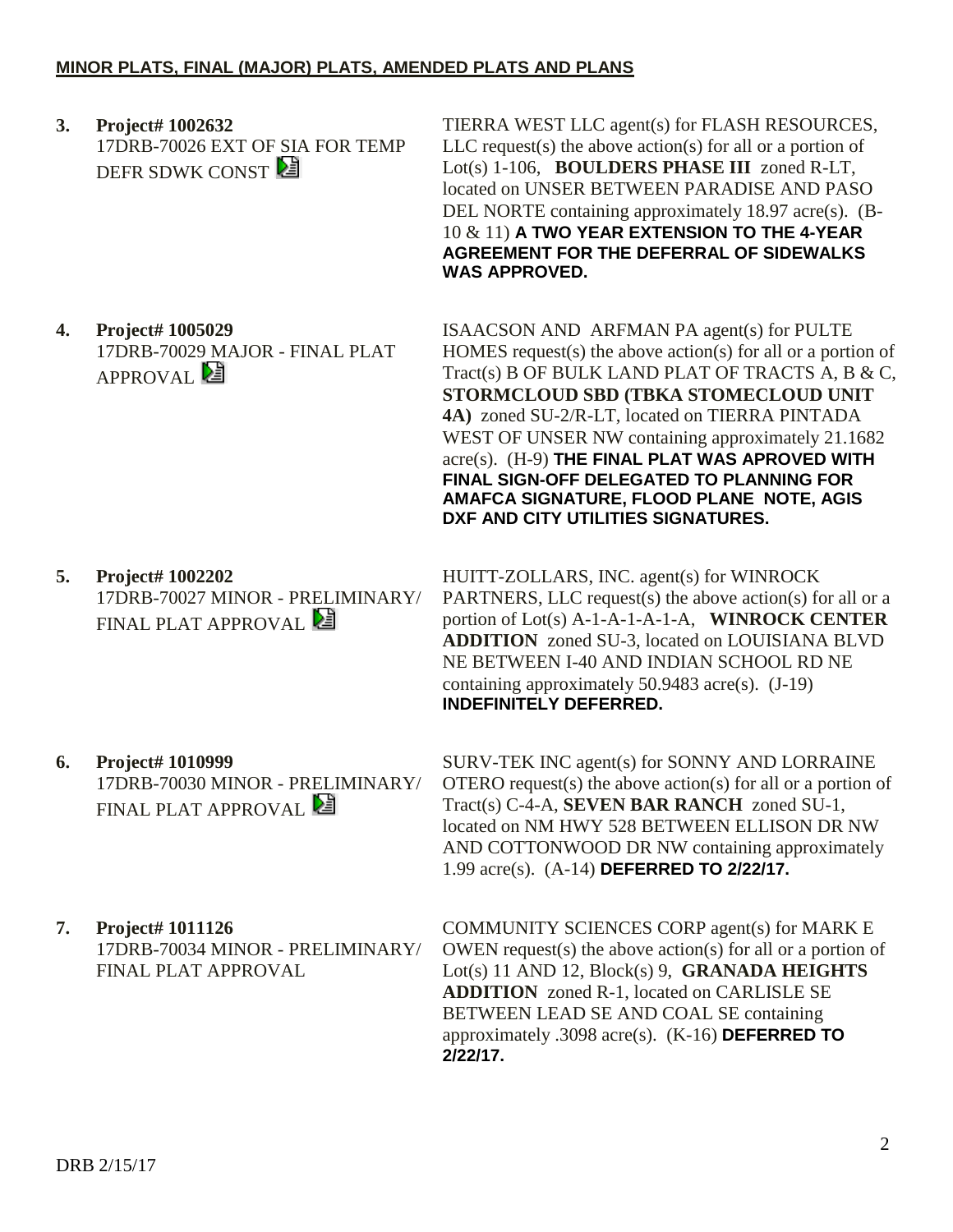**8. Project# 1011139** 17DRB-70028 MINOR - PRELIMINARY/ FINAL PLAT APPROVAL

**9. Project# 1008656** 17DRB-70032 MAJOR - FINAL PLAT  $APPROVAL}$ 

MARY MURNANE & JOHN BRINEGAR request(s) the above action(s) for all or a portion of Lot(s) 7 & Tract(s) A, **BOULEVARD GARDENS** zoned R-2, located on ORO VISTA NW AND RIO GRANDE NW containing approximately .24 acre(s). (G-12) **THE PRELIMINARY/ FINAL PLAT WAS APPROVED WITH FINAL SIGN OFF DELEGATED TO PLANNING FOR AGIS DXF AND UTILITY COMPANIES SIGNATURES.**

RIO GRANDE ENGINEERING agent(s) for ASHTON HOMES LLC request(s) the above action(s) for all or a portion of Tract(s) A AND B, **ESTATES AT GLENDALE** zoned SU-1/ RD 5 DU/AC, located on GLENDALE AVE NE BETWEEN WYOMING NE AND BARSTOW NE containing approximately 3.5 acres. (B-19) **THE FINAL PLAT WAS APROVED WITH FINAL SIGN-OFF DELEGATED TO CITY ENGINEER AND TO PLANNING.**

**10. Project# 1004732** 17DRB-70031 MINOR - PRELIMINARY/ FINAL PLAT APPROVAL

RIO GRANDE ENGINEERING agent(s) for EVERGREEN DEVELOPMENT LTD CO request(s) the above action(s) for all or a portion of Tract(s) A-1 & A-2, **LAND OF DAVID MACIEL,** zoned SU-2 LD R-LT, located on MONTOYA BETWEEN FLORAL AND SORITA containing approximately .675 acre(s). (H-12) **WITH THE SIGNING OF THE INFRASTRUCTURE LIST DATED 2/15/17 THE PRELIMINARYPLAT WAS APPROVED. FINAL PLAT WAS DEFERRED FOR THE SUBDIVISION IMPROVEMENTS AGREEMENT (SIA).**

**11. Project# 1010520** 17DRB-70035 EXT OF MINOR PRELIMINARY PLAT

THE GROUP agent(s) for NAZISH LLC request(s) the above action(s) for all or a portion of Lot(s) **FIRE STATION SITE NO #19**, zoned RD, located on SIGNAL BETWEEN LOUISIANA AND EAGLE CANYON containing approximately 1.4778 acre(s). (C-19) **A ONE-YEAR EXTENSION OF THE PRELIMINARY PLAT WAS APPROVED.**